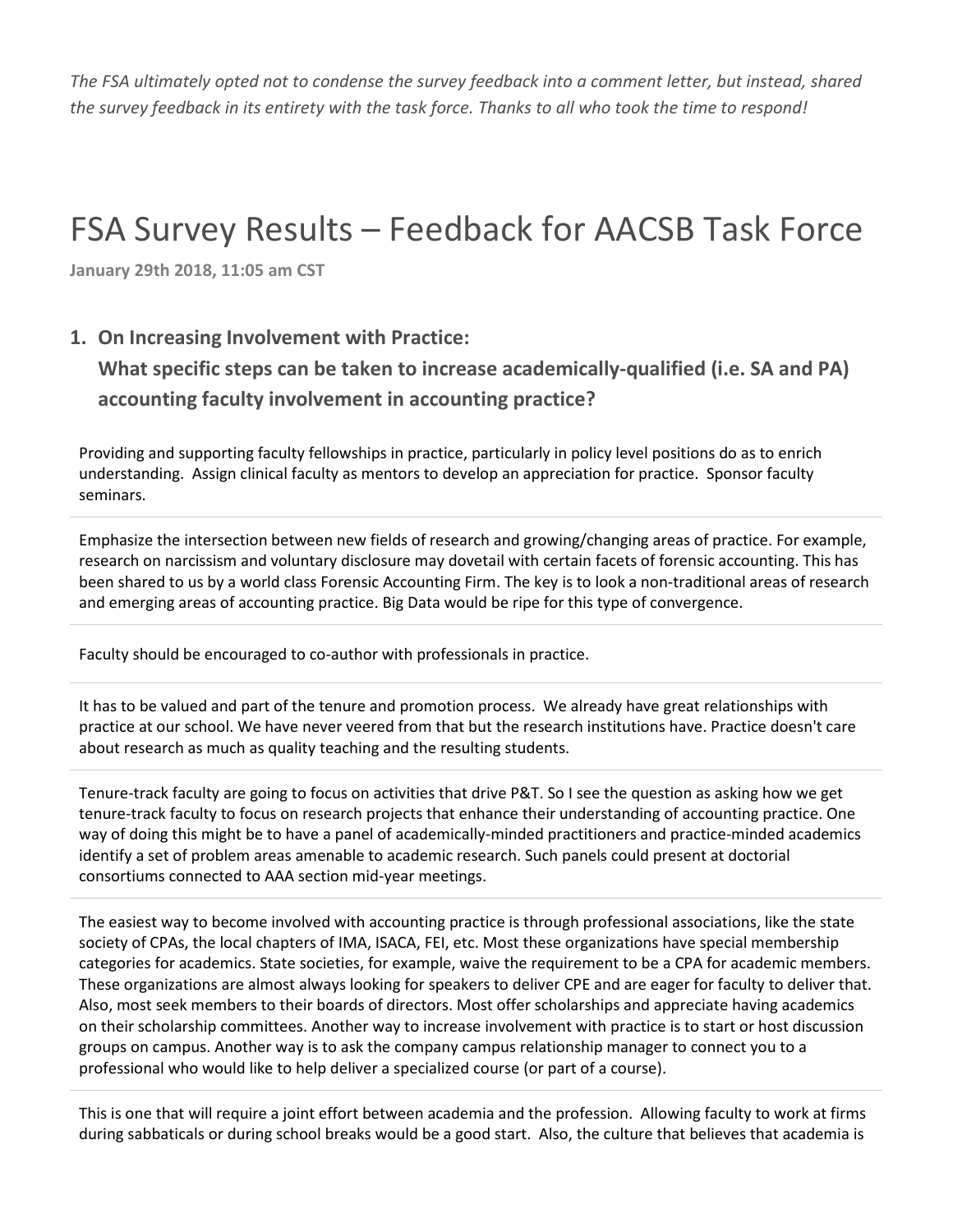separate from practice has to be changed. We need some faculty that can develop those relationships with the profession.

- Encourage faculty residencies/internships
- Develop better access to data for research
- Have panel sessions for feedback on research at the idea stage

The long-term solution is for accounting doctoral programs to require candidates to have accounting experience and certification. Doctoral programs should no longer accept candidates who do not have any prior accounting education or experience. For the short-term, there is probably no hope of more practice involvement for current faculty who have never studied or practiced accounting and are only interested in research.

Sabbaticals can be used for this purpose.

Consulting. Teach CPE seminars for CPAs. Bring practitioners into the classroom as guest speakers.

Have members from practice invite faculty to be involved in projects or on committees

Two things come to mind: 1) Support faculty internships at firms and organizations 2) Reward faculty research that is the result of collaborating with firms and others in professional accounting roles 3) Require faculty qualification to include professional certifications and licenses along with terminal degree

Elevate the significance of practitioner oriented research. As long as premier journals ignore practice based research, accounting programs do not reward practice based research and practice based research is not considered "high quality" research, there will remain a certain divide between academia and accounting practice.

Measure the extent to which these faculty participate in the engagement, impact, and innovation factors that specifically involve accounting practice. That way, schools will emphasize the importance of having these faculty involved with accounting practice.

The accounting practice must be willing to help provide data and other resources to support academic research. The accounting practice must be willing to include SA and PA faculty in various research and education programs maintained by the practice outside of academia. More firms should begin hosting academics in house for temporary rotations.

This is really difficult (I think) to accomplish without strong support from practice. Faculty are being pushed in many directions -- improving teaching with new techniques and approaches, ever higher levels of research productivity, new topics to study and teach (data analytics, tax). Without practice actively seeking and encouraging engagement, it's difficult to accomplish.

Directors need to include them in more departmental activities. They must also be willing. Firms can help by bringing people to campus to have interactive discussions about issues important to practice and have an open discussion of what can realistically be covered in the classroom.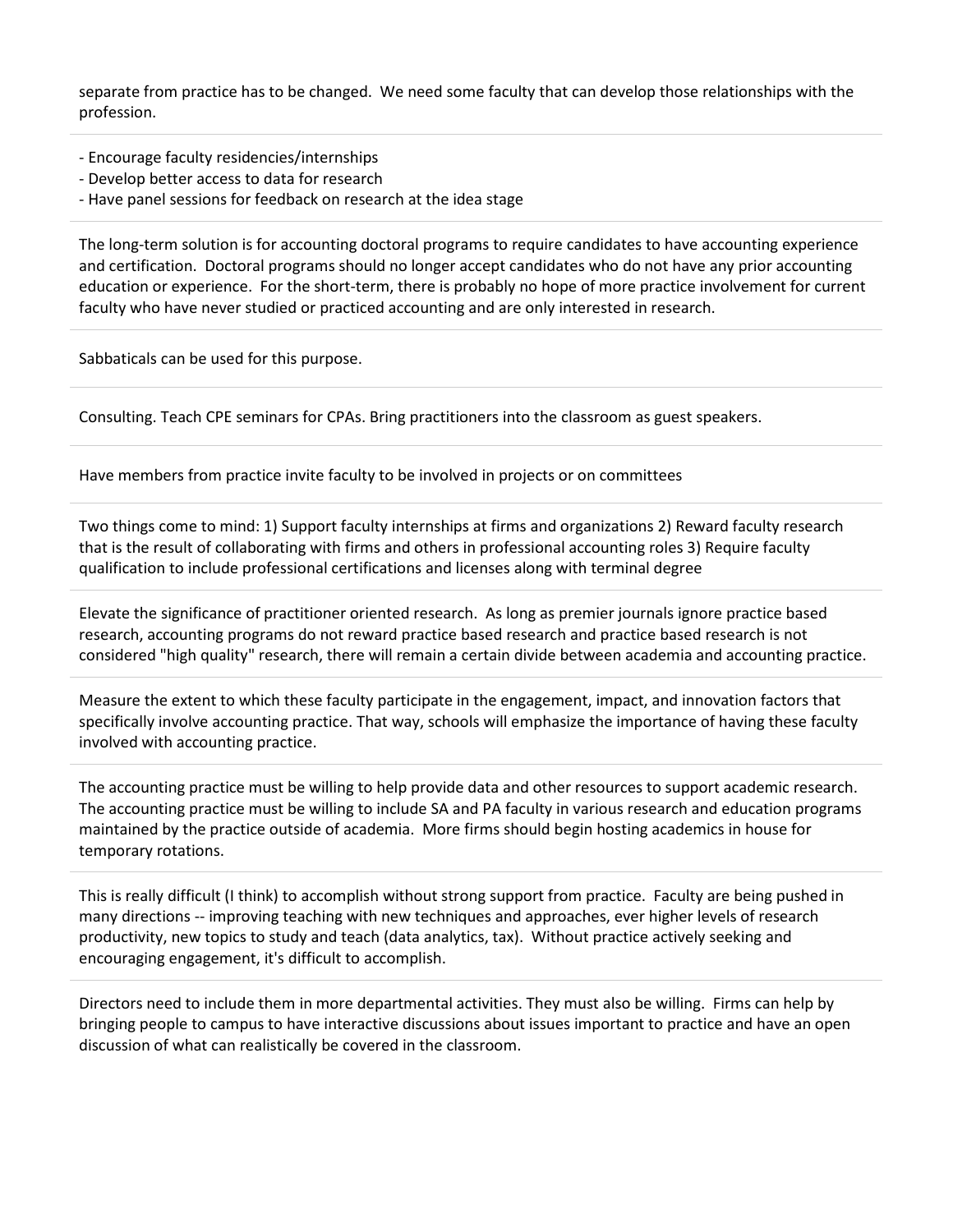## **2. On Increasing Involvement with Practice:**

## **What specific steps can be taken to more fully integrate practice-qualified (i.e. IP and SP) accounting faculty into academia?**

The Bridge program is very helpful. Assign mentors to assist in developing teaching skills.

We attempt to bring back practitioners who graduated 5-6 years ago. They have experience, but remember their College days.

I have some degree of first hand knowledge of this having joined the faculty at XXXX after being a partner at [a Big Four firm]. I've been in the fortunate position of having existing relationships with the faculty prior to joining which has helped immensely with the integration process.

Once again, it has to be valued at the school. You can't just have partners teach all the classes. Academic professors should be mentored to interact with the firms as well and they should have incentives for tenure to do so.

Host a research conference for SA's to present their research to an audience of academically-minded IPs and SPs. At any given time, there is surely a set of working papers for which authors would really appreciate practitioner input.

Most importantly, the practice-oriented faculty must feel respected and appreciated. Their views should be solicited and considered during faculty meetings, etc. Similarly, they be given the opportunity to appreciate academic research by being invited to workshops, search committees for academic faculty, curriculum committees, etc. and thanked for their efforts. Department committees should almost always represent IP/SP and SA/PA faculty.

This is one that may be easier to accomplish at city-schools vs. rural schools. Having professionals teach a course is very beneficial for the students and it brings a very good benefit to the faculty, too. These arrangements result in these professionals being classified as supporting, which some programs have to be concerned about.

- Have orientation and mentoring/guidance programs in the new environment

- Delineate responsibilities more clearly and also address the role of research/scholarship

Attempt to involve practice-qualified faculty in research projects of the academically-qualified faculty.

SA faculty can coauthor with IP and SP faculty on articles aimed at reputable practitioner journals and more practitioner-oriented academic journals.

Give them voting rights in departments Have them advise student organizations Use some part-time accountants as adjuncts

Provide workshops to show them what kinds of research would be valuable from a practice oriented faculty member. Also, how to write this kind of research and submit it.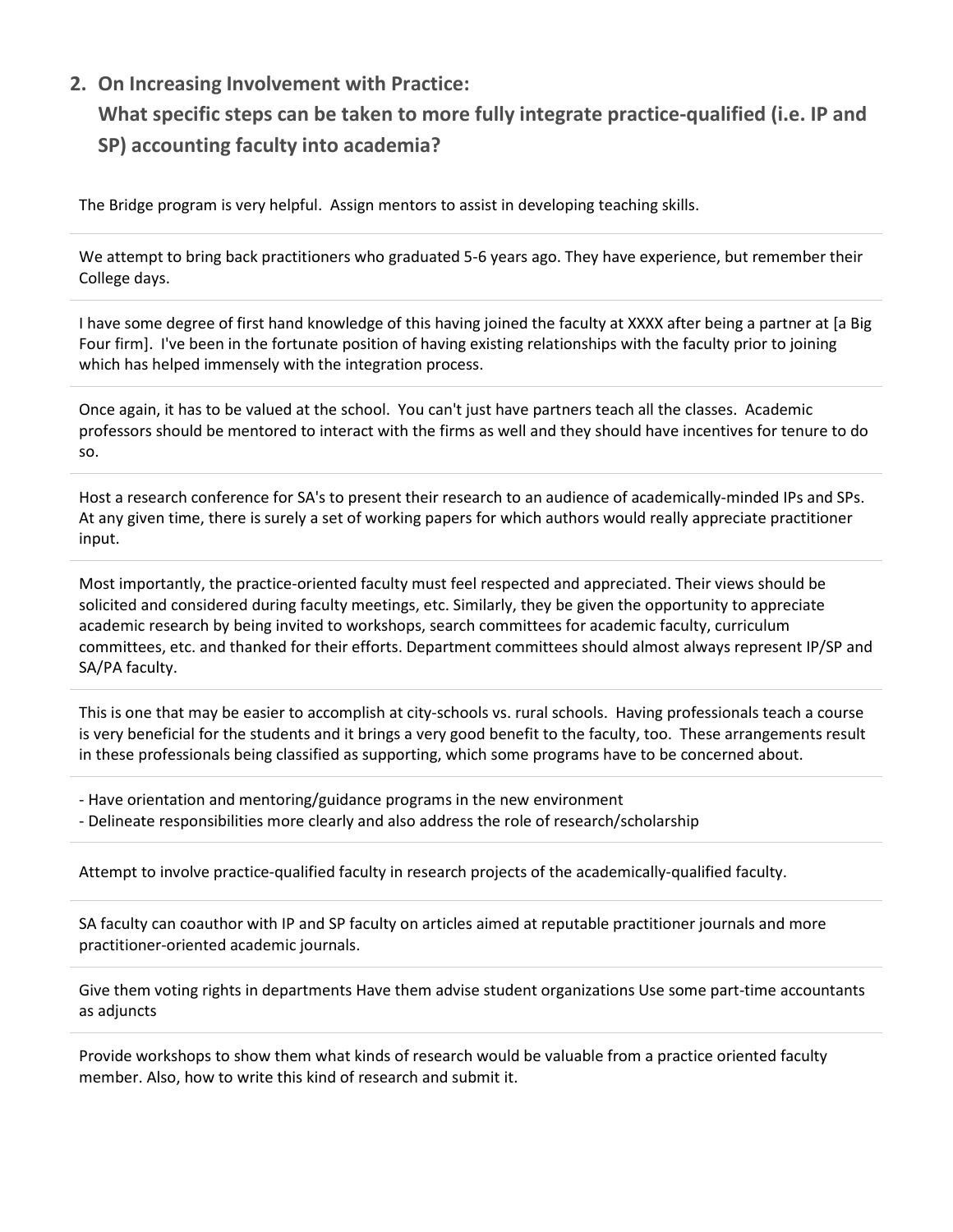1) Collaboration on research and teaching innovation with SA and PA faculty 2) Ensure the promotion and long term contracts mirror the depth and breadth of contributions of tenure track faculty 3) Encourage more coauthorship with folks at peer institutions

Recognize the value of experience. The greatest interference on this front are accrediting bodies like the Southern Association of Collegiate Schools (SACS) which requires a masters to teach undergraduate courses and a PhD to teach graduate courses. AACSB to a lesser extent makes this difficult with the SA and SA+PA requirements.

Training session or seminar that helps them with the transition. Assigning him/her a mentor during the first one or two years that helps with the transition.

Schools must begin placing increased value on the impact of teaching and service in addition to the impact of academic research (which IP and SP either don't participate in or participate in to a lesser degree). Schools must offer ways to advance up the promotion chain to IP and SP faculty. IP and SP faculty must be able to participate in school governance (e.g., serve in administrative roles, serve on committees, etc.). Standards must allow for flexibility as to faculty coverage ratios to decrease emphasis on SA and PA and increase recognition that IP and SP faculty can have on student success.

Need to continue to provide convenient and cost-effective programs to integrate IP faculty (and move them to SP). Not all schools can help potential IP faculty make the transition.

They can talk to faculty or faculty can proactively talk to them about what they are doing in the classroom and with students outside of class that perhaps can be the topic of research, either academic or practitioner oriented. Also, encourage them to take Ed psych classes or other teaching oriented classes from schools of Education.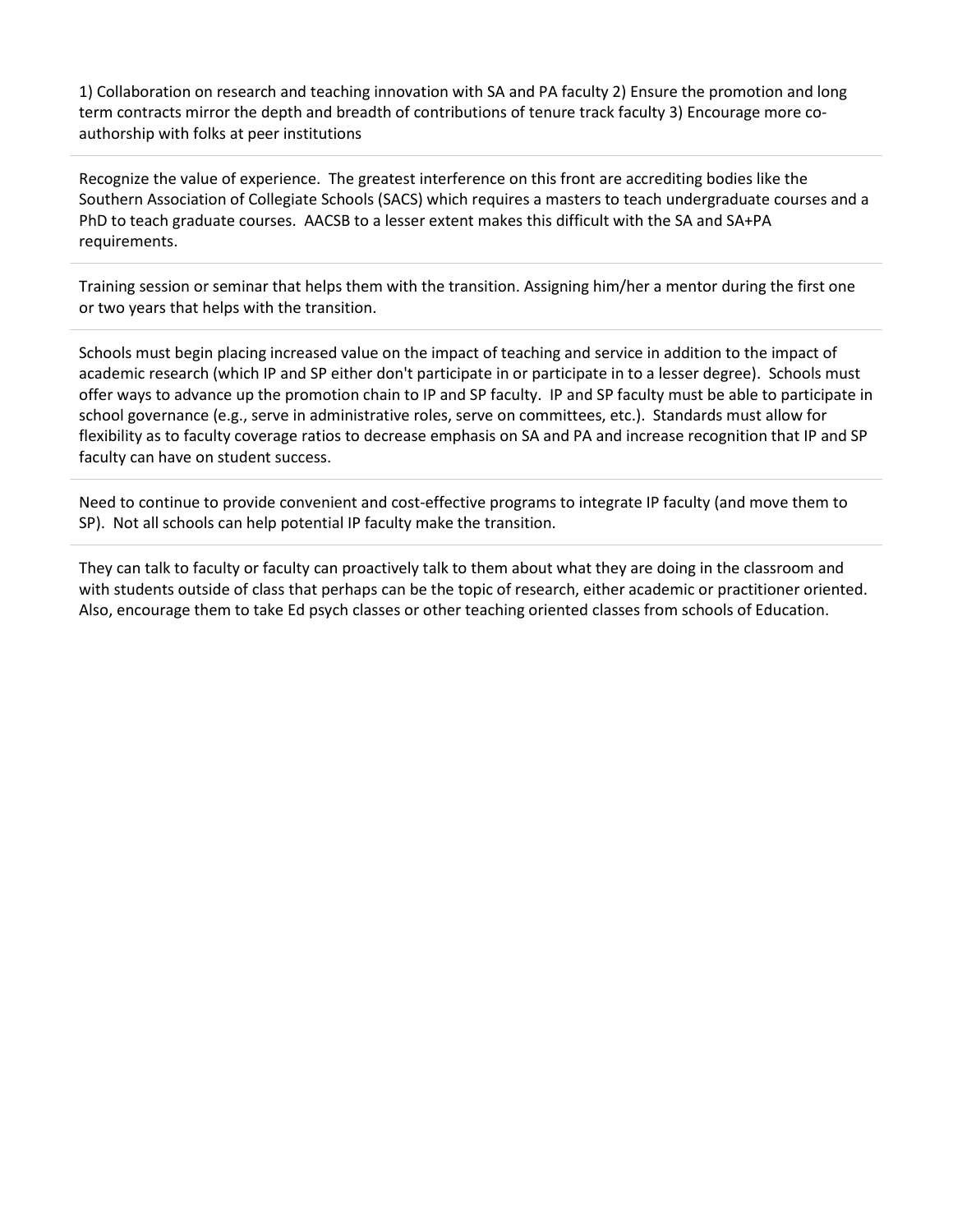**3A. On Including Accounting Practitioners in the Accounting Accreditation Process: The task force has proposed active engagement of practitioners in the accounting accreditation process, specifically as members of every peer review team and on accreditation committees. To what extent do you agree with including practitioners in the accreditation process?**



| #            | <b>Answer</b>            | %      | Count |
|--------------|--------------------------|--------|-------|
| $\mathbf{1}$ | <b>Strongly Disagree</b> | 19.05% | 4     |
| 2            | <b>Disagree</b>          | 9.52%  | 2     |
| 3            | Neutral/No Opinion       | 4.76%  |       |
| 4            | Agree                    | 38.10% | 8     |
| 5            | <b>Strongly Agree</b>    | 28.57% | 6     |
|              | Total                    | 100%   | 21    |

#### **3B. Please provide comments to explain your rating above:**

Practitioners can provide good input regarding new areas for curriculum and course development. They might even suggest some research topics!!

Let's face it. Without the CPA firms and other partners, we don't have jobs. Accreditation is supposed to provide high quality education to the students who will be future employees for practice. Research is great but many schools have lost their way. Practice wants quality education, not theoretical research.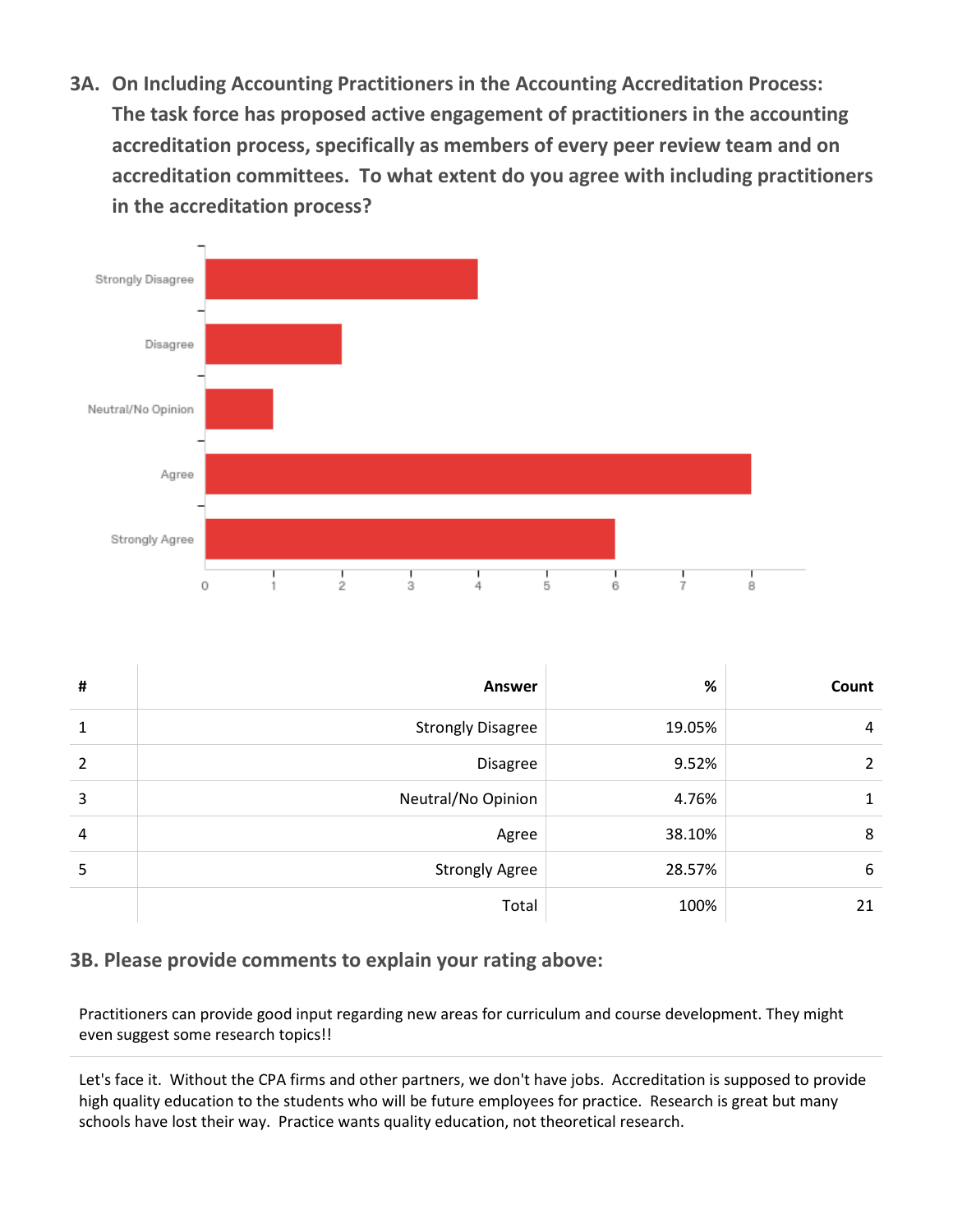1. Few practitioners have a sufficient understanding the academic enterprise to serve in this capacity. 2. Based on my experience in helping a Big 4 firm design in-house training materials, there may be a high variance in practitioners' opinions about how accounting education should be designed and delivered. If so, I would be concerned that PRT guidance might be overly influenced by idiosyncratic beliefs of a PRT member.

Practice is moving so fast that it is more important than it has ever been to have insight into how accounting education should change to keep pace with the profession and industry. Assurance of learning tells us how well we are teaching what we teach, it does nothing to say if that is what we should be teaching. Practitioners can help with that. Data also show that that the success of graduates in pursuing and passing the CPA exam depends, in part, on the campus environment. Having practitioners involved with accreditation will encourage faculty to take the involvement of practitioners seriously and will lead to a more practice-friendly campus environment. Accounting is as strong a discipline as it is because it enjoys 1) the strong support of professional associations and 2) a state licensing system for a career that about half our graduates pursue. We should maintain these relationships and therefore this strength. How many other disciplines have the pleasure of placing nearly all its graduates with good employers long before they graduate? Involving practitioners will help us keep and strengthen academic relationships with industry.

I think it would be good to have their consultative views. However, most practitioners do not really understand academia and that may cause some issues. There are some practitioners that would do an exceptional job. It would be critical that there would be some type of training for the practitioners and that they understand that their consultative views would be the greatest benefit.

This makes very little sense, given the limited understanding that most practitioners have of how universities work. At most, they should be involved in an advisory capacity at the front-end, not on the team. Additionally, I doubt that you will find enough numbers of practitioners to do this on a regular, committed basis unless they are retired. This idea is well-intentioned, but poorly conceived.

Involving practitioners is a beginning step towards lessening the gap between academe and practice. Practitioners can offer valuable insight and advice for accounting programs.

To the extent that practitioners hire our students, I believe there is an inherent conflict of interest that is not present when the review team consists of academics. For example, practitioners from public accounting firms are looking for specific skills, whereas practitioners from industry might be looking for different skills.

We provide entry level accountants for industry and accounting firms so practitioners should have some input into accreditation processes. Their perspective is a little different from a pure academician.

Yes, these practitioners are becoming a bigger factor in the academic environment, both as instructors and also helping update curriculum

I have been fortunate to have several on several visit teams which included a firm practitioner. These practitioners were very insightful and rigorous in their review efforts. The Accounting Accreditation standards must value the preparation of future accounting professionals.

I think that practitioner involvement on engagement teams would be beneficial from a consultative perspective, but not sure how effective they might be in assessing other aspects of the review. For example, many off our advisory board members do not understand the way universities operate. Many, for example, do not understand why curriculum changes take so long to implement.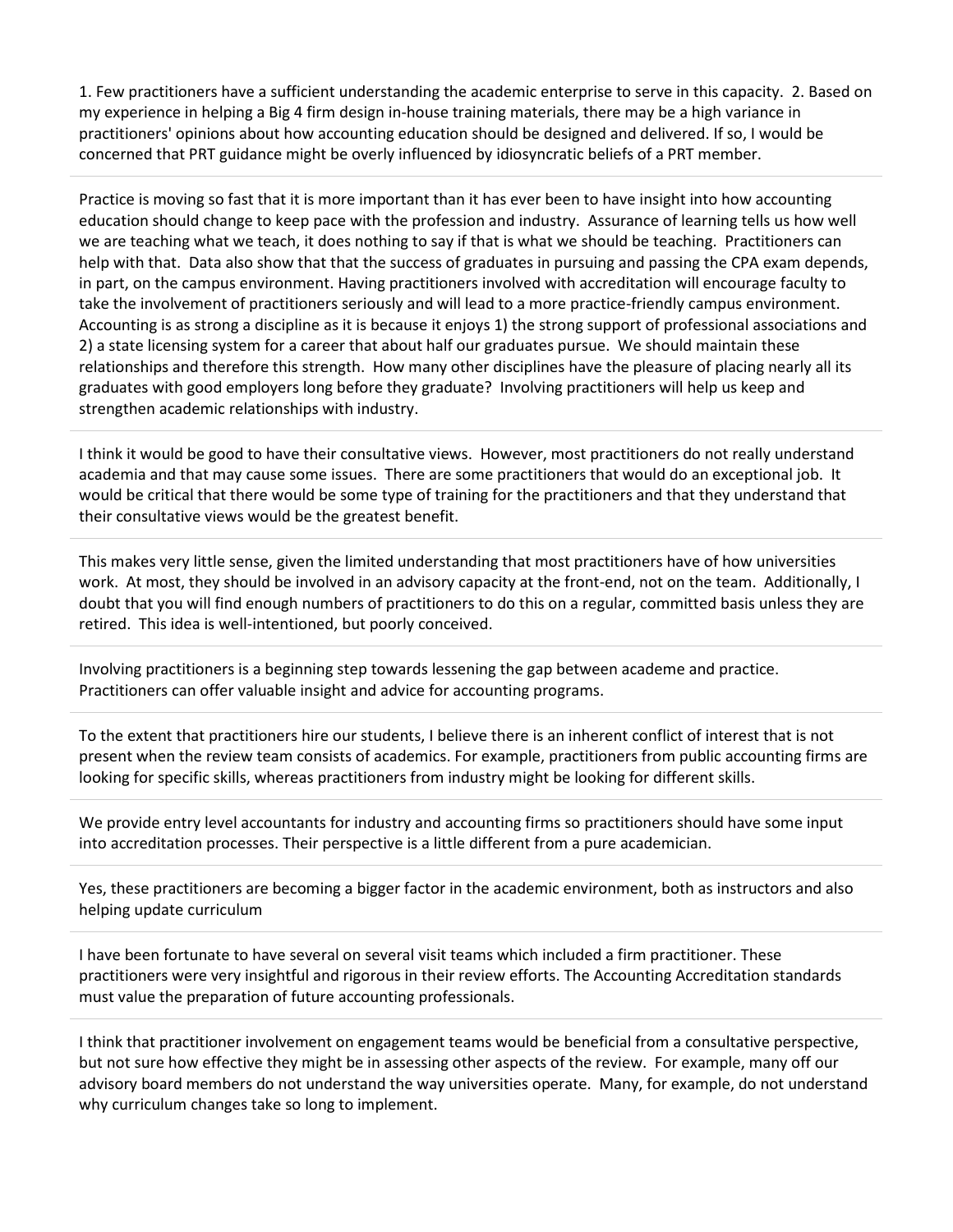They can provide value regarding what is taking place in the field and whether the school is moving in that direction. They should be well studied in their field to provide this value. However, it is challenging to step in and understand curriculum, faculty, and university settings so it has to be someone familiar with an academic environment.

I agree involving practitioners would be helpful. What is less certain is whether practitioners have the time and extra resources to commit to participation in peer review team visits and on committees. Given that the firms do not appear to place value on the MAcc, for instance, they seem more focused on hiring people than insuring that we, as institutions of higher education, provide them with all the knowledge, skills, and abilities students need for success in the profession. Some firms have told us all they want is CPA eligible students, and they will teach them what they need to do their actual jobs at that point. I would hope participation in AACSB would help remedy that attitude but am unsure it will.

Practitioners' perspectives would be very helpful in the process, though practitioners would need to be carefully selected. Not just anyone would be qualified to serve on an accreditation team.

Practitioners often are unrealistic about the nature and volume of topics that can be covered in class. If practitioner focus is more on consultative issues than standards-related issues I think it would be great. Otherwise, a lot could go wrong in cases in which practitioners do not understand the academic environment, which is most cases--not their fault, just a totally different world.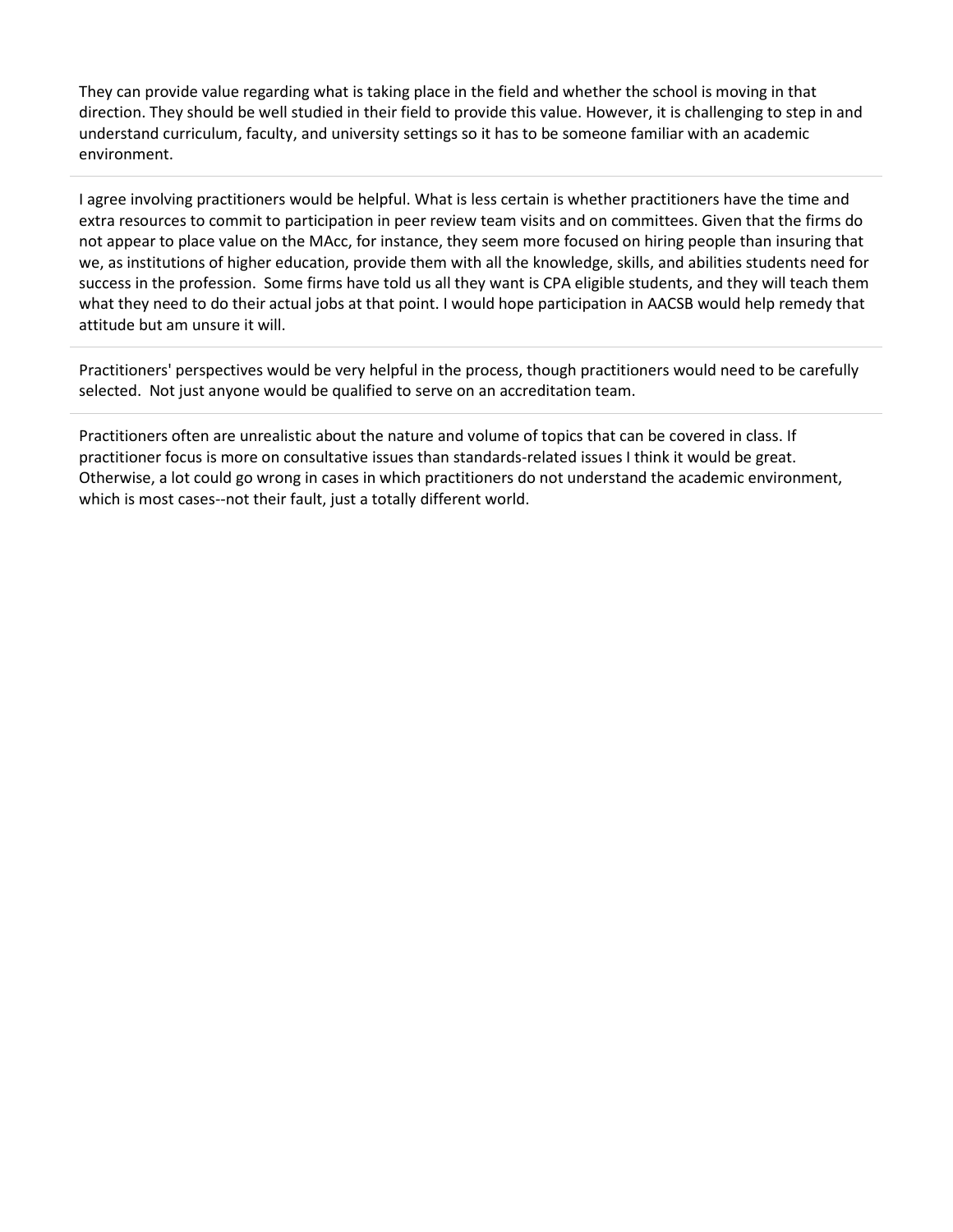#### **4. Consultative versus Compliance Approach:**

**What specific steps could AACSB take to redirect the attention of schools and peer review teams away from compliance and more toward consultation in the accreditation process?**

There must be more consistent communication between visits....

I like this idea. Help us to get better instead of making it a test we have to pass.

1. CIRs might identify and prioritize problem areas for which the school seeks consultation. What does the school see as its biggest challenges? 2. PRT members should be selected based on their expertise in high priority problem areas.

Contact with visiting team during the process.

Provide numerous examples of how schools demonstrate quality and make those examples as different as possible. For example, it seems that everyone has the same basic program learning goals. Share AOL goals and measurement systems for schools that follow very different approaches. Also, nearly everyone has a "target journal list". Provide examples of TJLs that are far from standard (i.e. they are majority practitioner journals, for example). Nearly everyone defines SA the same way - 2 or 3 pubs in the last 5 years. Provide examples of alternative definitions. If reviewers see tangible examples of the wide variety of definitions available actually being used, they may be willing to think more broadly when reviewing schools.

Training, training, and more training! Most academics feel it is their job to find some fault in the programs they are reviewing. Compliance is important, but the peer teams need to understand that the consultative part of the review is the most beneficial for the schools being reviewed. I get more from the general discussions with the team members during a review concerning what we are doing and what they are doing.

- Stop pumping up egoistic business team chairs and use performance surveys/ratings from schools more meaningfully - remind teams and chairs of their roles/responsibilities - Don't list standards as if this is the tax code. Delineate minimum requirements and leave it at that. Change the report format to enlarge the consultative section and minimize the compliance section. Teams are indirectly driven by the report format too.

The training of visit team members needs to emphasize this approach and to de-emphasize the audit mentality of many accounting visit teams.

I believe the accreditation teams on our last two reviews were very focused on the consultation role.

Since the goal is continuous improvement, the review process should help assure that accounting programs are improving and put in place artificial interpretations of the standards. For example, where do the standards mandate X number of publications by each faculty member or x number a t a certain level (A,B, C)?

Do the bulk of the compliance stuff before the official visit. Could staff at AACSB do some of the compliance? or automate this to some extent?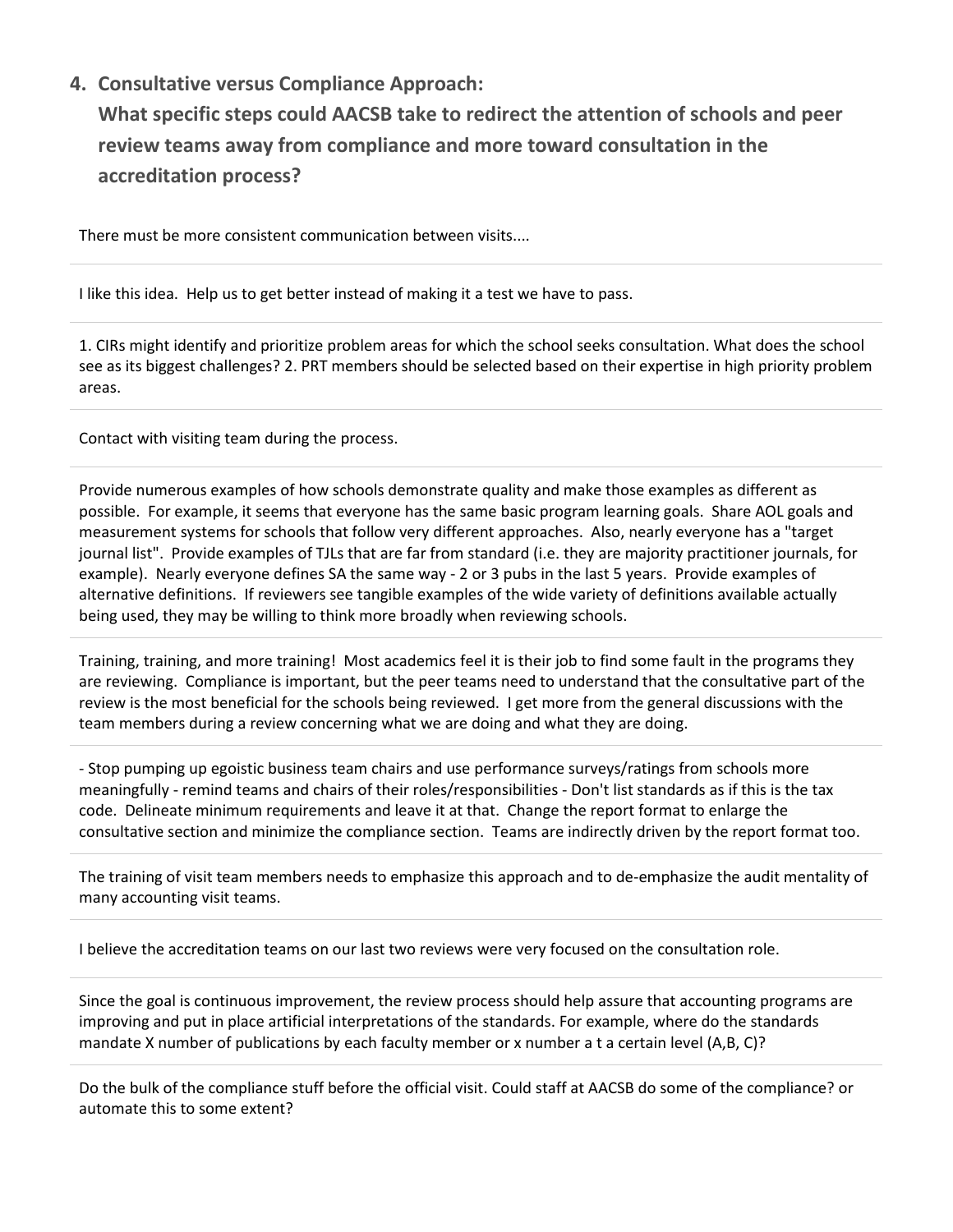Do away with percentages on qualification standards. Focus on SWOT analysis and efforts the school is taking to address OT

For Accounting engagement reviews, more focus could be placed on the College as a whole, while the accounting portion of the team could review specific policies or curriculum requirements unique to the accounting program(s). Also, some type of continuous reporting would be helpful. Perhaps something very similar to the AACSB Accounting Questionnaire.

I assume this redirection is both for business and accounting. I believe it would have to be for both; otherwise, it will create confusion during the visit. The specific steps really have to come from the top in setting the tone about the nature of the visit and communicated to the team leaders. Personally, I think it will be easy to complete this redirection.

Take emphasis off hitting exact numbers or percentages and tables. Allow for more flexibility for schools in reporting how the school meets AACSB's requirements. Exposure draft is a solid step in this direction.

More education of volunteers. I think AACSB has done about as much as can be done in this area, but there are still individual volunteers who apparently don't get it. That's purely based on stories I've heard, it's not been my experience as a volunteer and as a school undergoing continuous improvement review, so I may be wrong.

Make report easier to complete, and redirect focus to the strengths, weaknesses, threats, opportunities section. Coming up with examples to prove compliance takes way too much time, and is of limited value.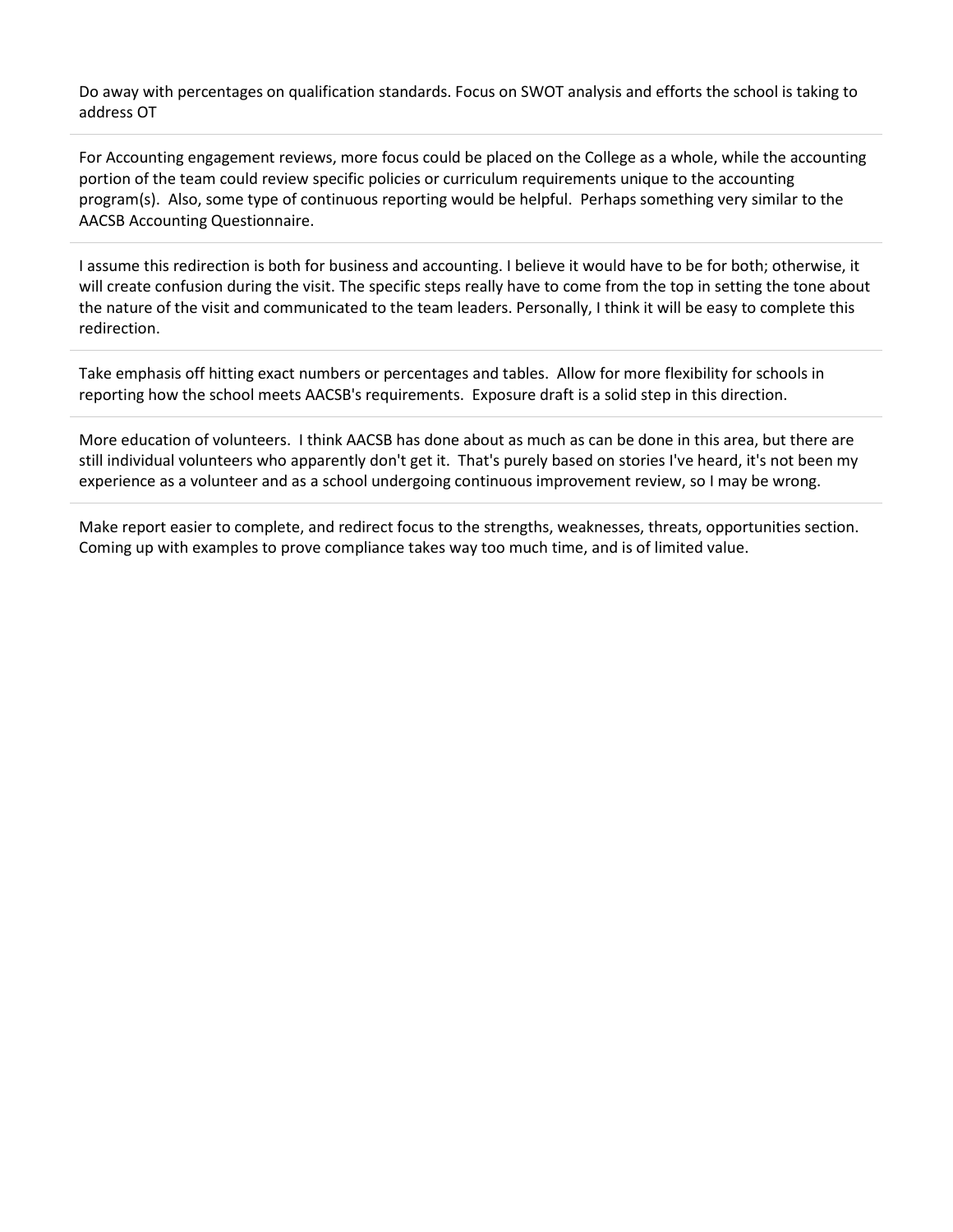**5A. Shift Toward a Risk-based Approach:** 

**What is the reaction to adjusting the accreditation process for already-accredited schools based on the presence (or absence) of certain risk factors? To what extent do you agree with a shift toward a risk-based approach?**



| # | <b>Answer</b>            | %      | Count |
|---|--------------------------|--------|-------|
| 1 | <b>Strongly Disagree</b> | 5.26%  | 1     |
| 2 | Disagree                 | 0.00%  | 0     |
| 3 | Neutral/No Opinion       | 26.32% | 5     |
| 4 | Agree                    | 47.37% | 9     |
| 5 | <b>Strongly Agree</b>    | 21.05% | 4     |
|   | Total                    | 100%   | 19    |

#### **5B. Please provide comments to explain your rating above:**

Not enough information ...

Consult on all things but require compliance on the risk areas so those areas don't get lost in the process.

I would like to see a few examples of what this might look like. It's not clear that this question is limited to the "risk-based approach" described on page 9 of the task force report.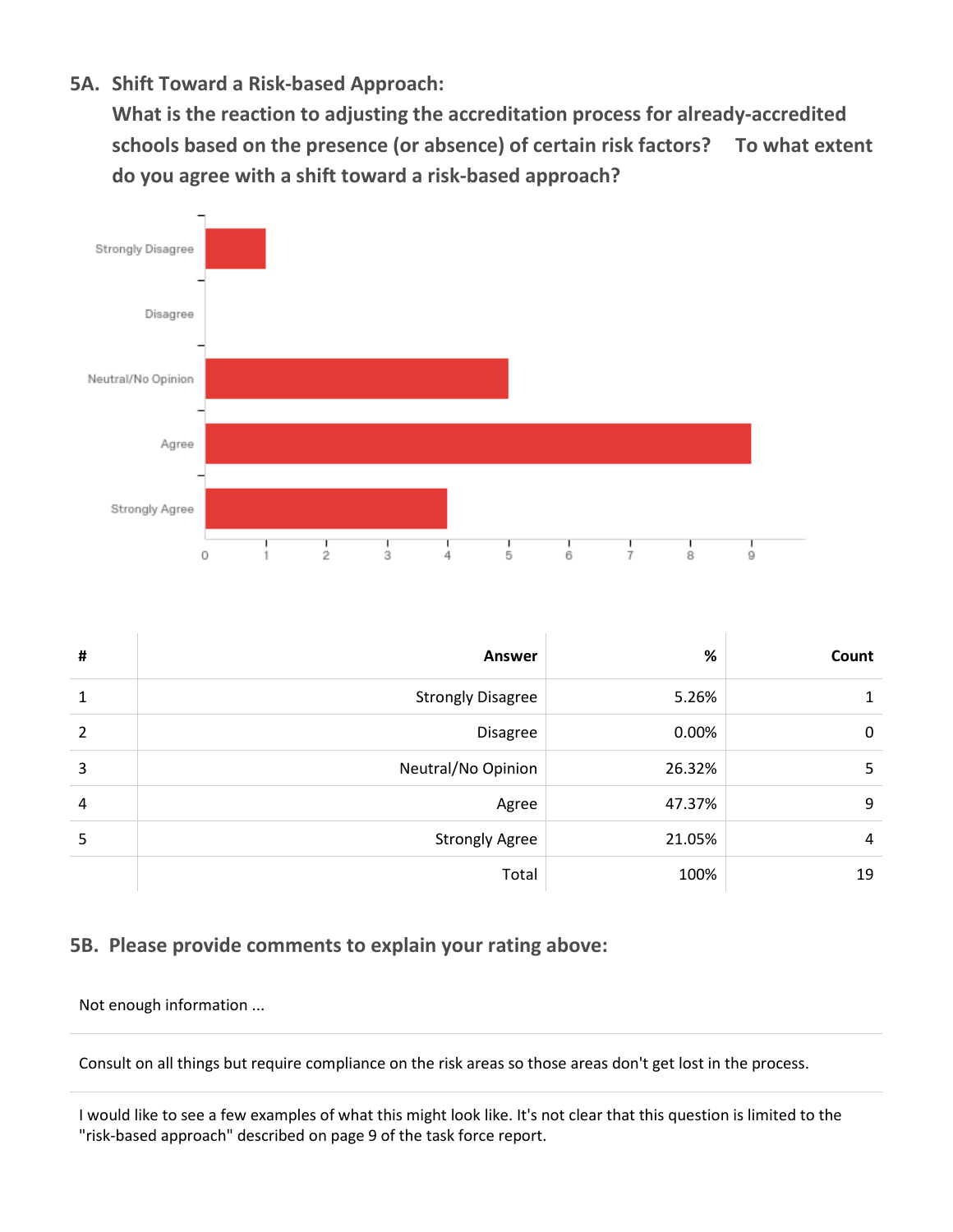Five years is too frequent for schools with a long history of quality to have to go through the peer review process. It is an investment of time and money that could be less frequent.

Interesting approach, but not sure how well it can be operationalized.

This question is unclear

Cost-benefit analysis would indicate that this is an efficient move. More schools might be willing to seek (or maintain) accounting accreditation if the compliance burden were lessened.

I believe it will make the review process more efficient, while remaining as effective as before.

Already accredited programs could probably go to a "desk review" versus a face-to-face visit (unless major problems have arisen) since data is provided annually and a CIR is completed every 5 years.

agree to some extent - risks will vary by institution

I think three factors are the most critical in the risk assessment: Does the curriculum get regular updates to align with practice demands? Are resources available consistent with vision and mission? Is their practitioner interest in hiring graduates?

This makes particularly good sense if we have some type of reasonable continuous reporting mechanism.

My only concern is that leadership at schools turns over rather frequently and that it doesn't take much for new leadership to inadvertently neglect things that were in place just a few years ago.

Falls in line with increased reliance on business report (which I like - even better, let us rely more on regional accreditation) and recognizes that school that have a history of success are less likely to need as much oversight by accreditors.

I do think this approach could be cost effective (important these days with funding problems) and not severely threaten the accreditation process.

Can focus on important areas, and redirect energy from zero value-added portions of the process to those which do add vaue.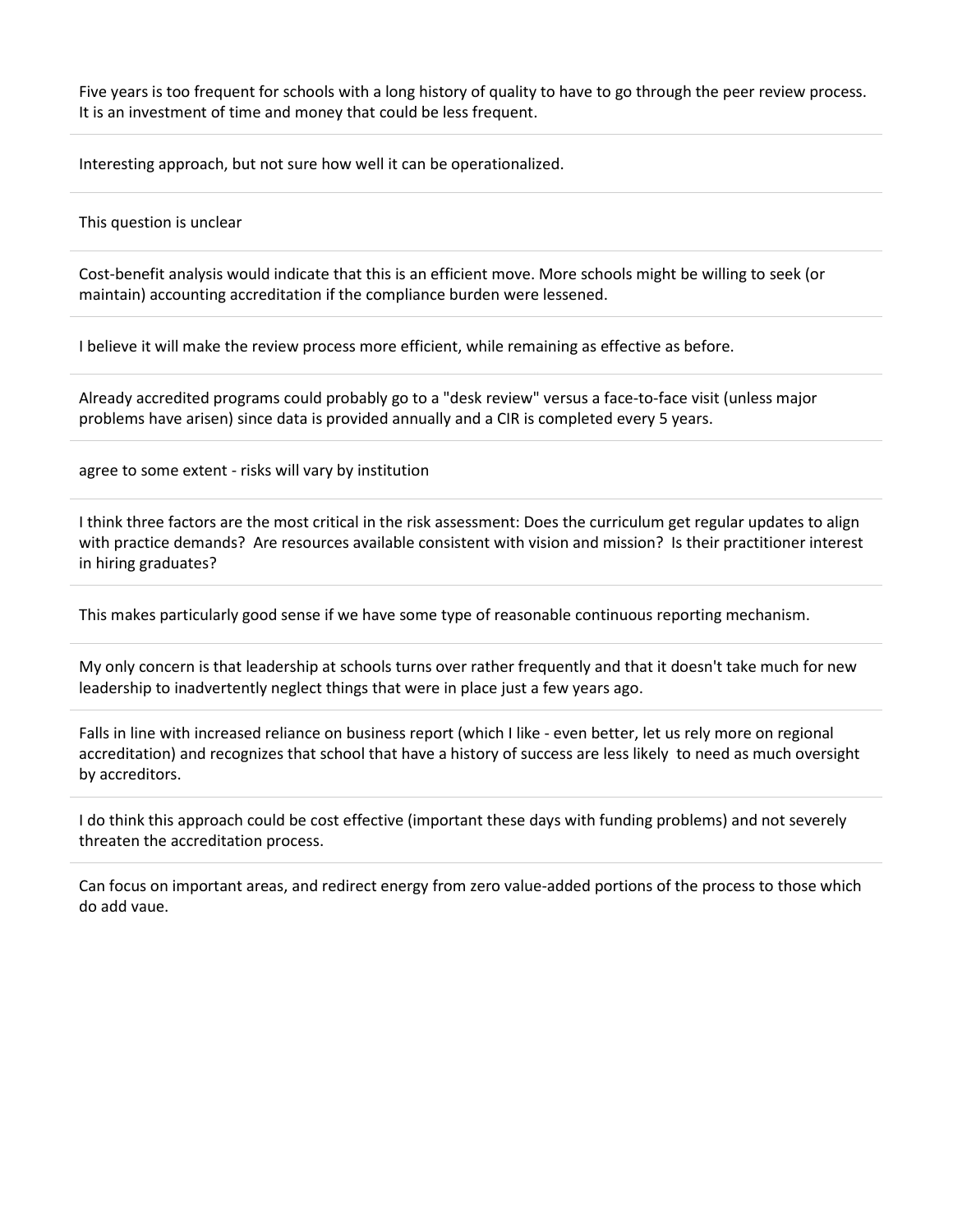### **6A: Decoupling Business and Accounting Accreditation:**

**What is the reaction to a school potentially being able to achieve AACSB accounting accreditation without having earned AACSB business accreditation? To what extent do you agree with decoupling business and accounting accreditation?**



| # | <b>Answer</b>            | %      | Count |
|---|--------------------------|--------|-------|
| 1 | <b>Strongly Disagree</b> | 26.32% | 5     |
| 2 | <b>Disagree</b>          | 26.32% | 5     |
| 3 | Neutral/No Opinion       | 10.53% | 2     |
| 4 | Agree                    | 5.26%  |       |
| 5 | <b>Strongly Agree</b>    | 31.58% | 6     |
|   | Total                    | 100%   | 19    |

#### **6B. Please provide comments to explain your rating above:**

This depends on situation. If the accounting area is strong, but business fails for an isolated reason (a bad niche MBA program), the accounting area should not be punished.

We must work with the Business College or accounting accreditation will never fly. The Deans have the power and they won't support a decoupling. Most Deans like having the kudos for a separately accredited accounting program.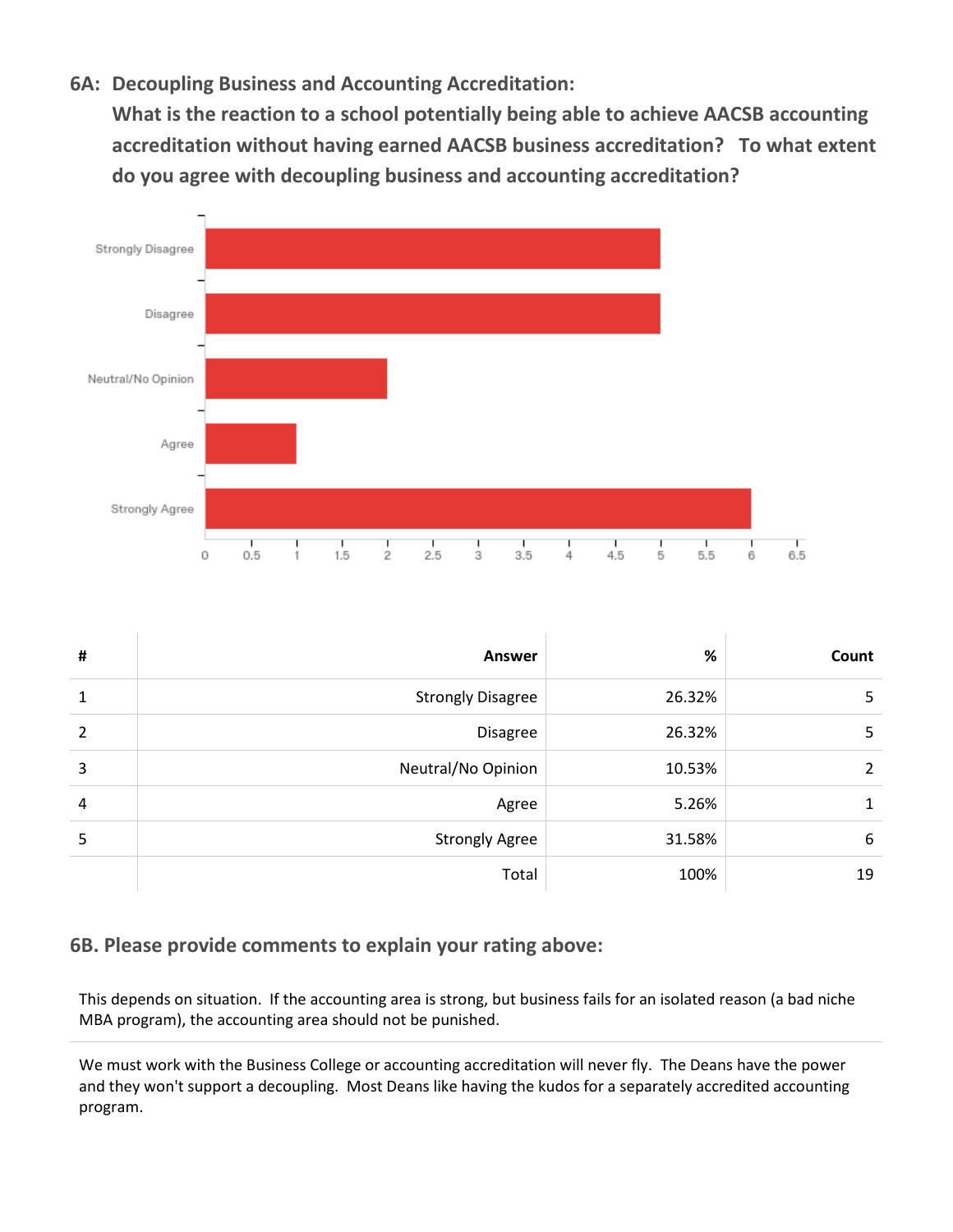An institution should have an opportunity to develop and accredit high-quality specialized programs while also serving other constituencies. For example, an institution may want to provide a broad, open-access, and potentially low-cost business education while also offering selective, invitation only (i.e. admissions or examqualified) sections to students pursuing specialized programs. Many universities, for example, offer honors programs where only qualified students are provided access to certain classes. An institution with the goal of strategically building expertise in specialized areas, like accounting, may be able to meet accreditation standards for the specialized program, including the non-specialized business curricula associated with the program, but not meet accreditation standards across the entire suite of business degree offerings. Truly separate accreditation should be voluntary but available to any who want to pursue it.

I think this would be a positive change. Many times, the accounting programs are the strongest programs in the college and, currently, if the college has issues, it reflects directly on the accounting programs. With separate accreditation, this would not be an issue. And, decoupling would provide the accounting programs with a more recognized (higher value) to their constituency than the current method.

Accounting programs frequently outdo business schools per capita. More often than not, they are the star units and are frequently held back by the control structure of business schools. Rarely is an accounting program the weak unit... empower the accounting units so that they are not so dependent on the business school's larger status

FSA was founded to encourage separate schools of accountancy. Internationally this movement is gaining momentum. The decoupling of accounting accreditation might help to encourage this movement. Separate schools of accounting are critical to the acceptance of accountancy as a profession. Accounting is generally the strongest area in a college of business and currently those strong programs are constrained from gaining accounting accreditation due to the weaker business programs.

We were put on continuing review due to issues in the business school that were entirely unrelated to the accounting program. There is no reason that those issues should have threatened our accounting accreditation.

Given that business schools currently must be accredited for accounting to be accredited, I think allowing accounting accreditation with business could be confusing. A school could potentially advertise that they were "members" of AACSB and that their accounting program is accredited and mislead the public.

unless schools are totally separate - different deans, such as XXXX

I think this pathway is very intriguing especially if we want to continue to support the notion of stand alone Schools of Accountancy

It would be very difficult for us to muster the resources to meet with accreditation reporting requirements as a stand alone unit. Additionally, much of the information would overlap that of the college. Given accounting programs' reliance on other business disciplines, I'm not sure how you could run a quality accounting program absent other quality business programs.

I always believe that the accounting unit is part of a system and the two have to work together on mission, strategy, etc. I may be misunderstanding this issue but it seems that the two should not be decoupled.

The two are linked in a number of ways. I would retain the requirement that business accreditation is needed for accounting accreditation. However, perhaps a school should be more able to apply for both at the same time.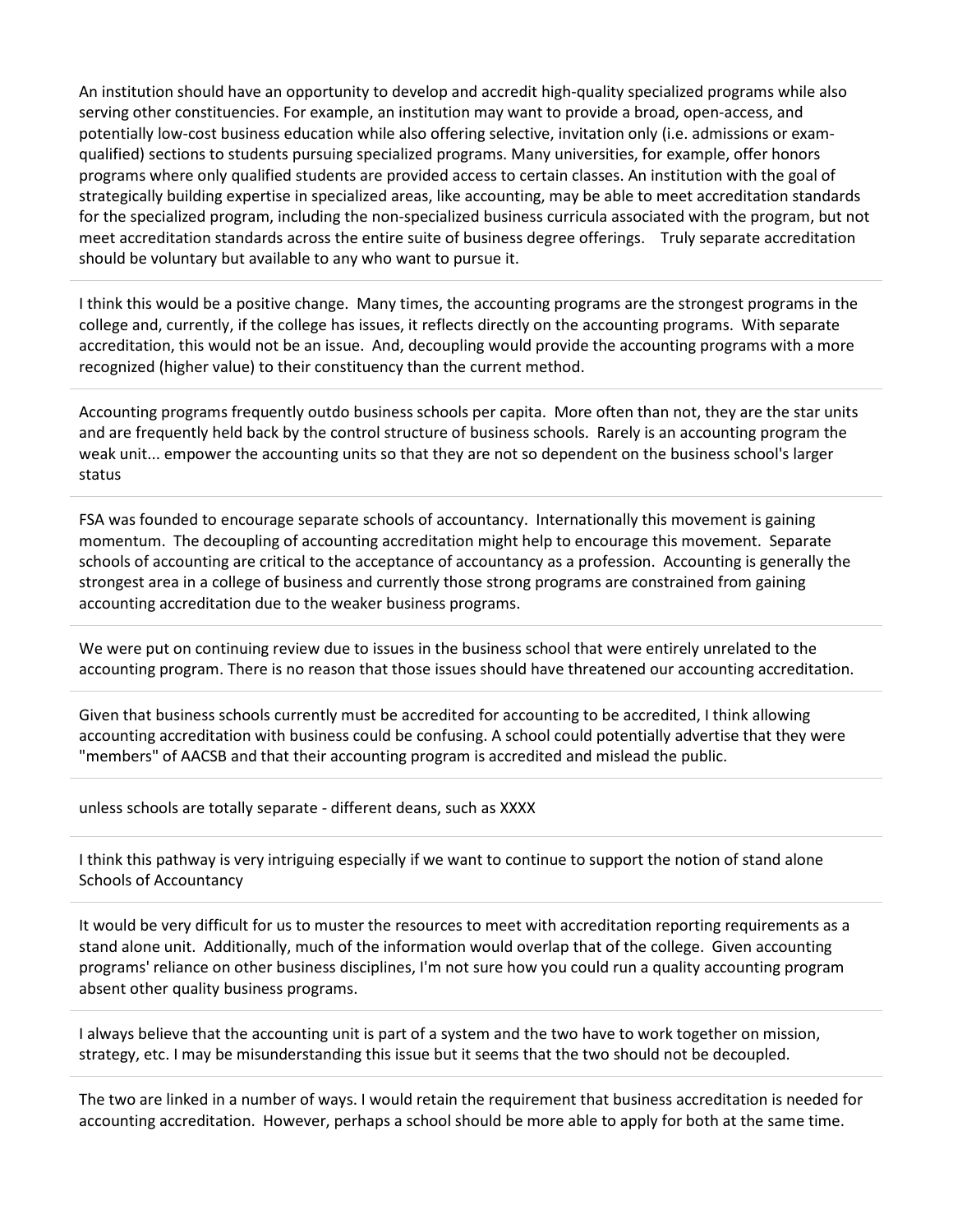No, I don't believe accounting can be viewed separately, unless it's an entity unto itself (like XXXX), which is rare.

Accounting often is top program in business school, and strong leadership can help accounting avoid issues common to business school. Consequences of losing accreditation in terms of placing students seem greatest for accounting.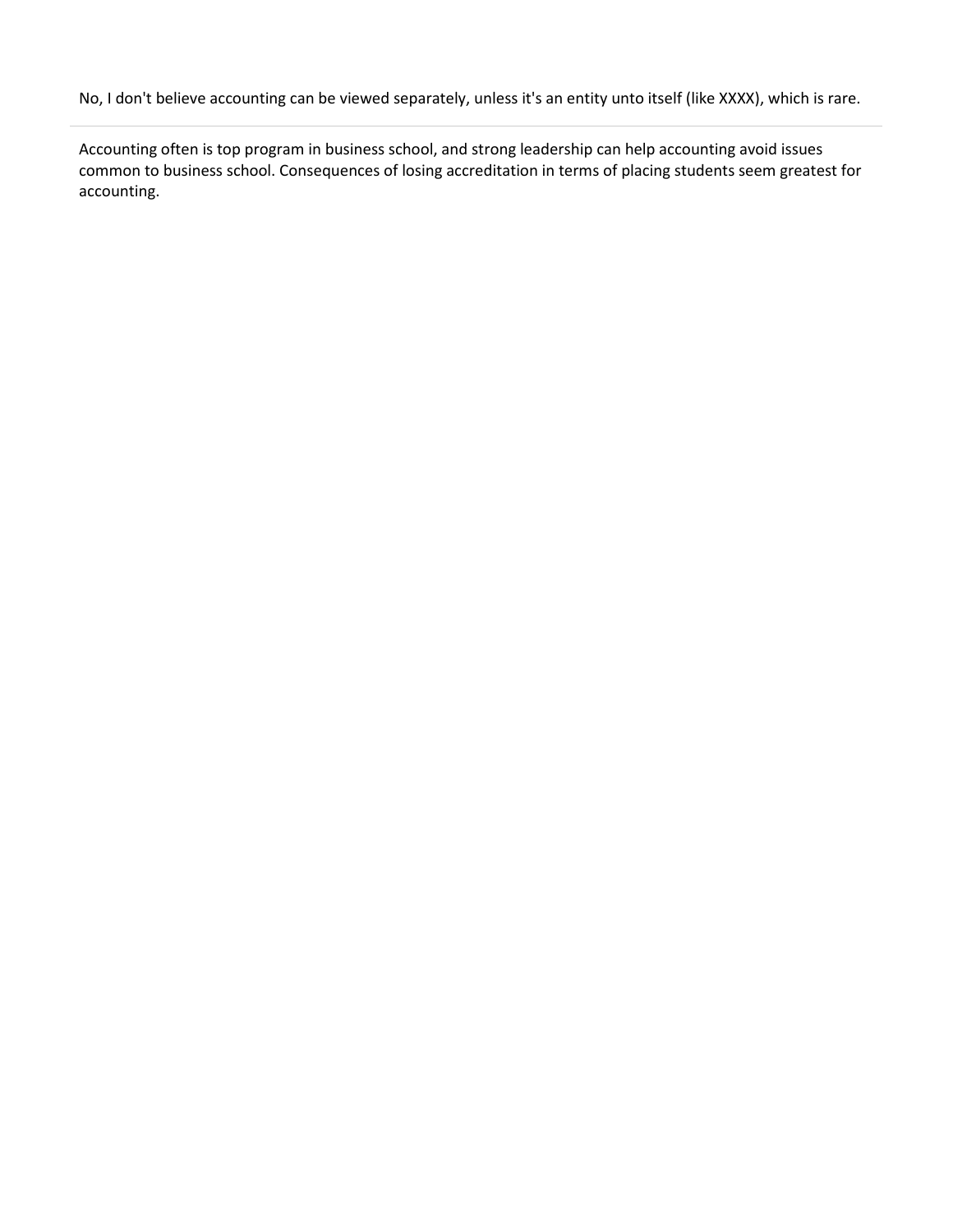**7A. Lastly, please provide your thoughts on the revised accreditation eligibility procedures and accounting accreditation standards.** *The Exposure Draft may be found here: Exposure Draft #1: Eligibility Procedures and Accreditation Standards for Accounting Accreditation.*

Overall, I like the idea of Accounting as a "Learned Profession." I also like the word Global....Accounting is one of the most global professions there is. I do believe, however, that the standards miss the target on the definition of accounting as a learned profession. They seem to refer to lawyers, etc. I believe that accounting education should provide more insight how the profession impact the economy (i.e. like economists do). Poor accounting had a huge impact in starting the financial crisis; however, accountants do not discuss these issues (generally) since they are trained to consider the organizational level impact of accounting and not the macro-level (e.g. impact of bad bank accounting on systemic risk. These important policy issues are left to economists and finance experts; however, accounting also plays a role.

I like the revised documents. Good to emphasize Innovation, Involvement, and Engagement with practice.

I support the revisions. I particularly like the shift if faculty qualifications away from simply relying on someone having a doctorate degree to faculty who are engaged with the profession or who have relevant work experience outside of academe. I have seen far too many applicants for faculty positions that lack any real connection to the practice of accounting, broadly defined. My school does not hire someone who has never conducted an audit or been subject to an audit to teach auditing, but other schools do - because they put the need to satisfy AACSB faculty qualification standards above the learning experience of the students. It's time for accreditation standards to stop driving decisions that take away from the quality of a program.

The revised procedures and standards provide a much better description of what is needed to achieve accreditation and what is critical to continue as an accredited program. The standards are presented in a more understandable fashion with some excellent examples provided. The key is to provide a framework that programs can use to guide them, not specific rules that serve to force the programs to comply.

I am disappointed in how the accounting report is now kind of a tack-on to the business report. While this may be "efficient", it is not in the long-term interests of accounting programs to be tied at the hip to the business reports. It is one step closer to removing separate accounting accreditation, which we had fought for so long. It fails to recognize the numerous unique aspects of accounting programs that led to the need for separate accreditation in the first place. Not sure if FSA has done a good job in representing all schools -- it is a small coterie of insiders again, as seen in the leadership patterns of most of these types of organizations.

I think the eligibility procedures and standards are acceptable.

no specific comments - seems okay

#### I wholeheartedly support the changes proposed

Accounting standards should build on Business standards and should require information only in addition to that provided by the college or affiliated business program as a whole.